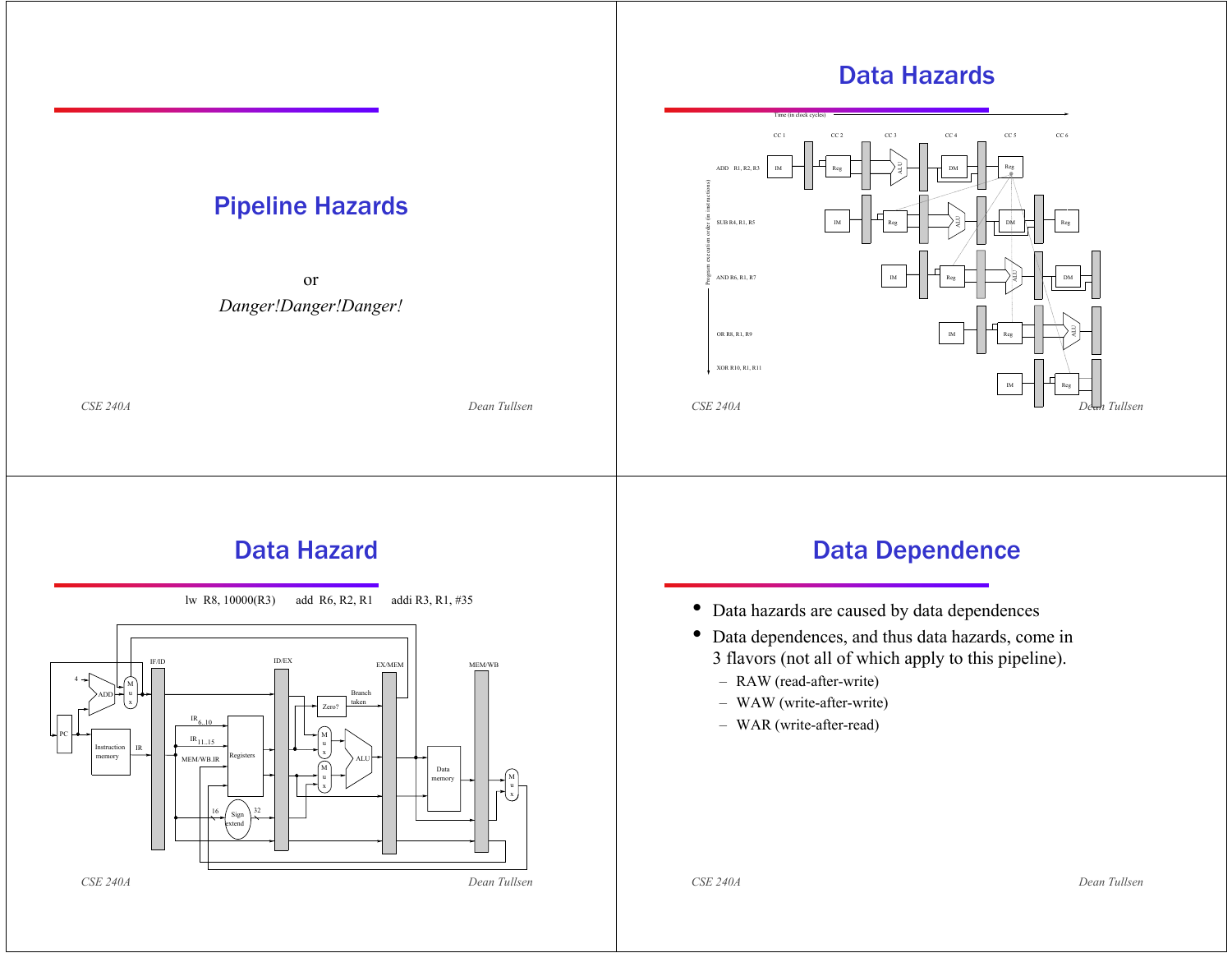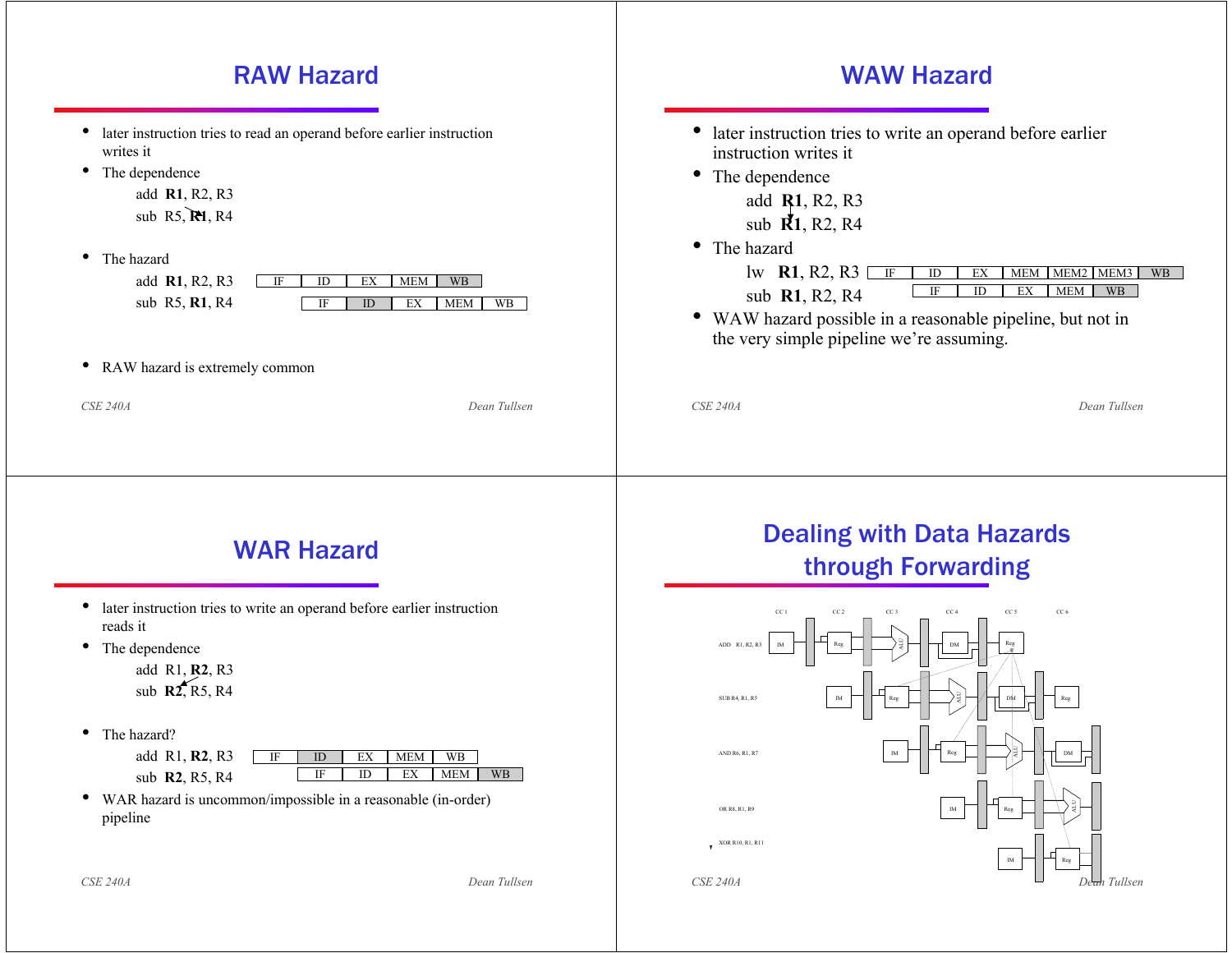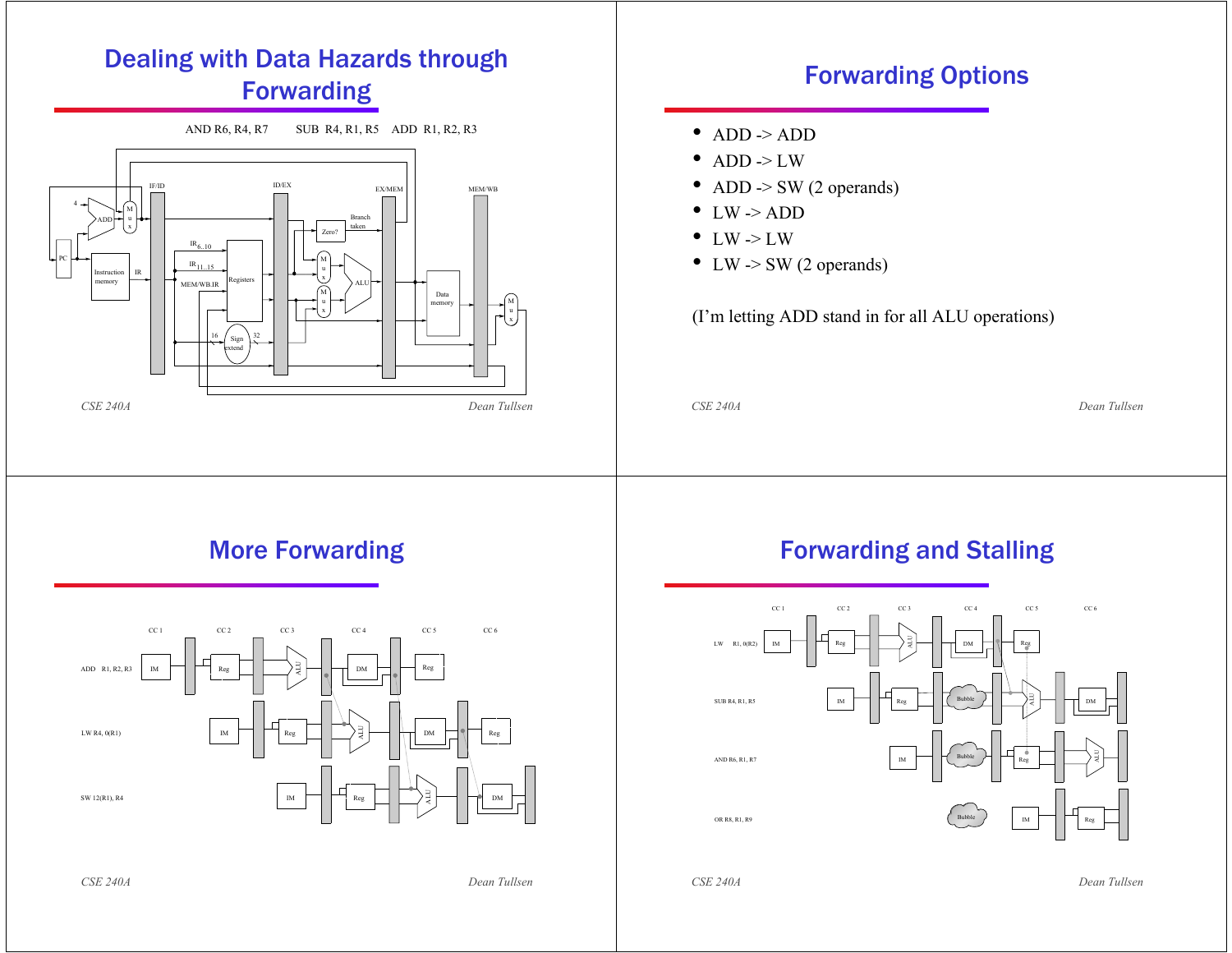#### *CSE 240A Dean Tullsen*Example ADD R1, R2, R3 SW R1, 1000(R2) LW R7, 2000(R2) ADD R5, R7, R1 LW R8, 2004(R2) SW R7, 2008(R8) ADD R8, R8, R2 LW R9, 1012(R8) SW R9, 1016(R8) *CSE 240A Dean Tullsen*Avoiding Pipeline Stalls lw R1, 1000(R2) lw R3, 2000(R2) add R4, R1, R3 lw R1, 3000(R2) add R6, R4, R1 sw R6, 1000(R2) • this is a compiler technique called *instruction scheduling*. *CSE 240A Dean Tullsen* How big a problem are these pipeline stalls?• 13% of the loads in FP programs • 25% of the loads in integer programs *CSE 240A Dean Tullsen* Detecting ALU Input Hazards ID/EX EX/MEM MEM/WBopcode rd rs1 rd opcode opcode rd  $rac{1}{\sqrt{1 + \frac{1}{\sqrt{2}}}}$  ALU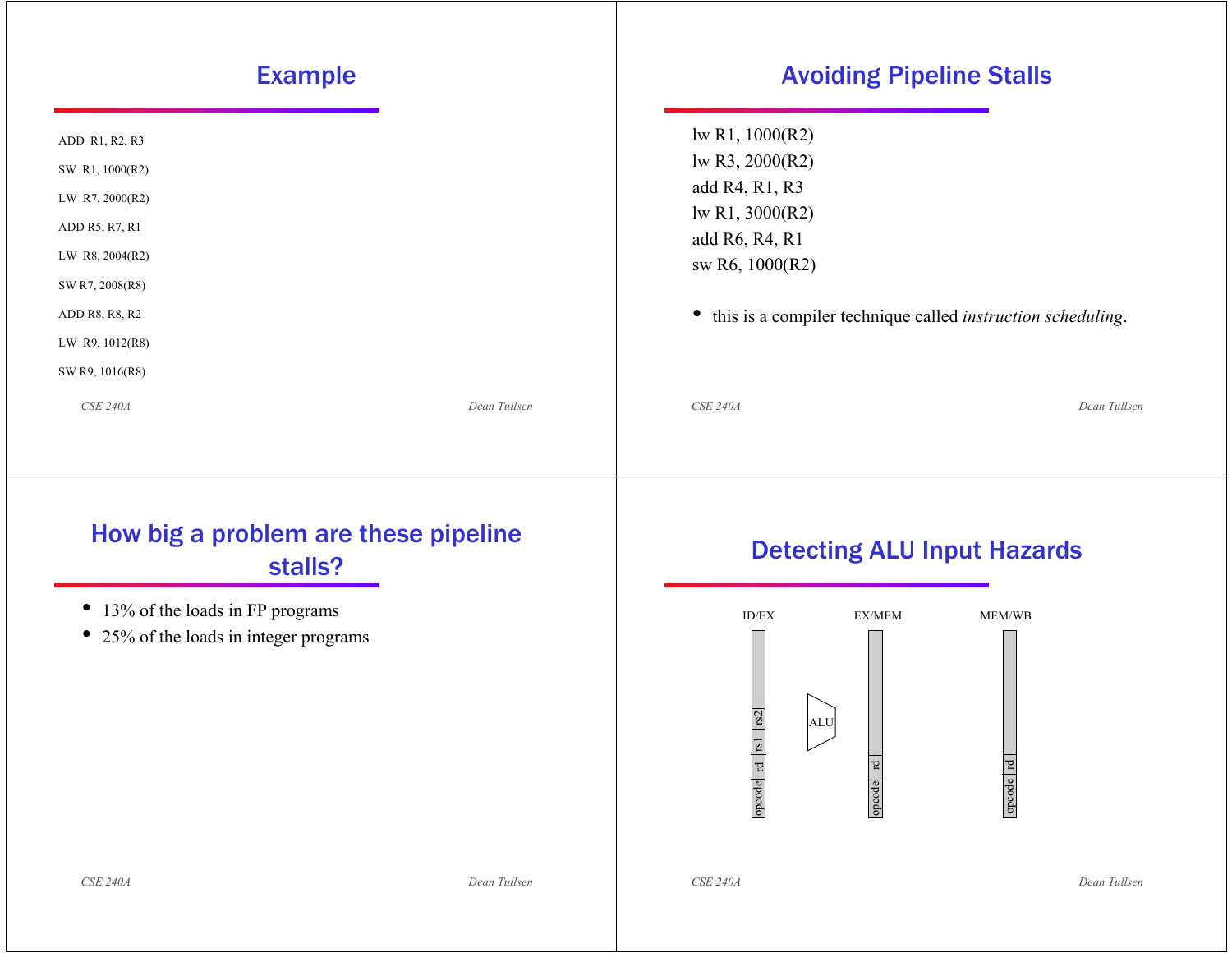### Inserting Bubbles

- Set all control values in the EX/MEM register to safe values (equivalent to a nop)
- Keep same values in the ID/EX register and IF/ID register
- Keep PC from incrementing

### Adding Datapaths



### Control Hazards

*CSE 240A Dean Tullsen*

• Instructions are not only dependent on instructions that produce their operands, but also on all previous control flow (branch, jump) instructions that lead to that instruction.



#### Branch Hazards



*CSE 240A Dean Tullsen*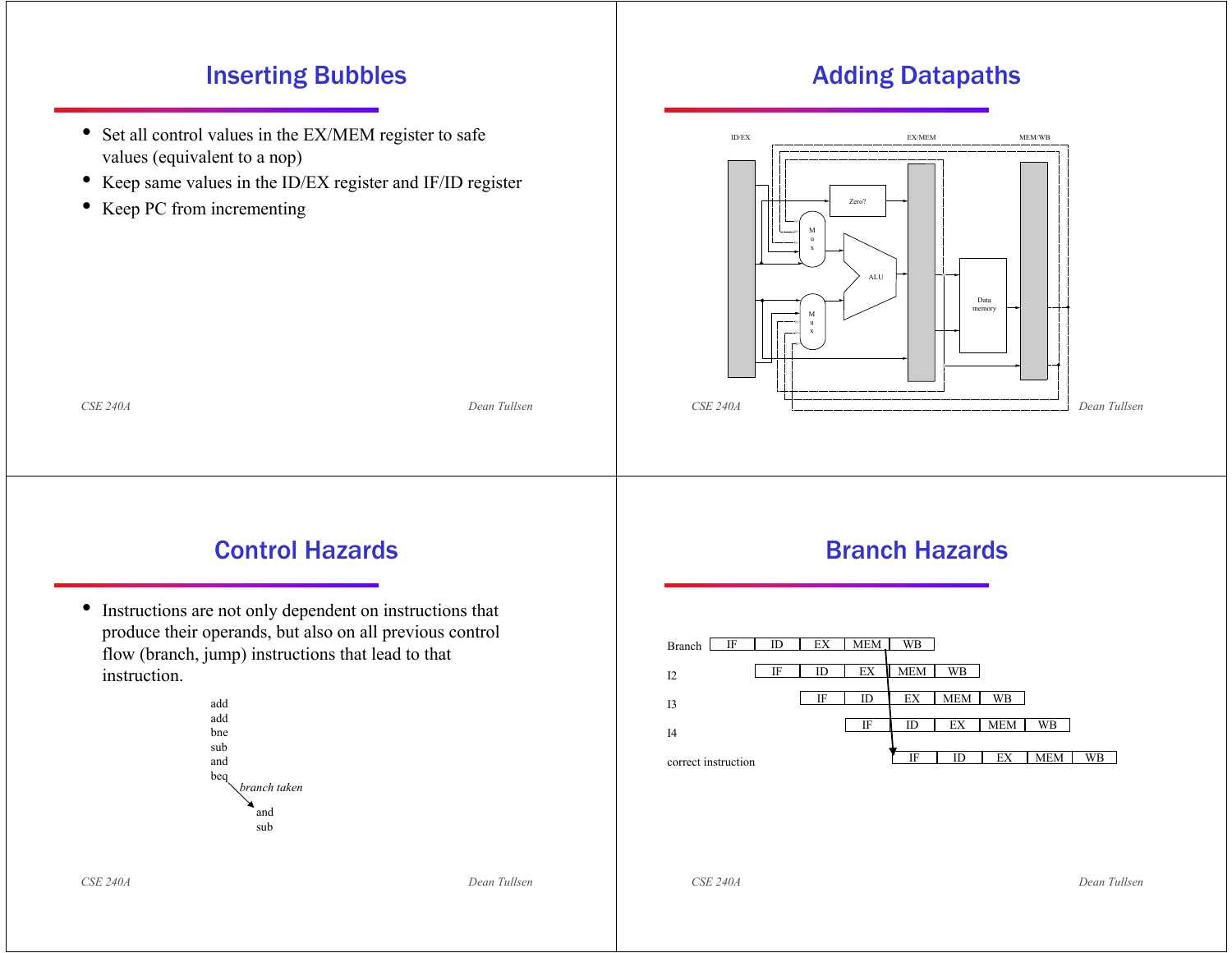### Branch Stall Impact

- If CPI = 1, 30% branch, Stall 3 cycles => new CPI =  $1.9!$
- Two part solution:
	- Determine branch taken or not sooner, AND
	- Compute taken branch address earlier
- •• (limited MIPS) branch tests if register = 0 or  $\neq$  0
- • MIPS Solution:
	- Move Zero test to ID/RF stage
	- Adder to calculate new PC in ID/RF stage
	- 1 clock cycle penalty for branch versus 3





## Branch Hazards

*CSE 240A Dean Tullsen*



## What We Know About Branches

- more conditional branches than unconditional
- $\bullet$ more forward than backward
- 67% of branches taken
- backward branches taken 80%